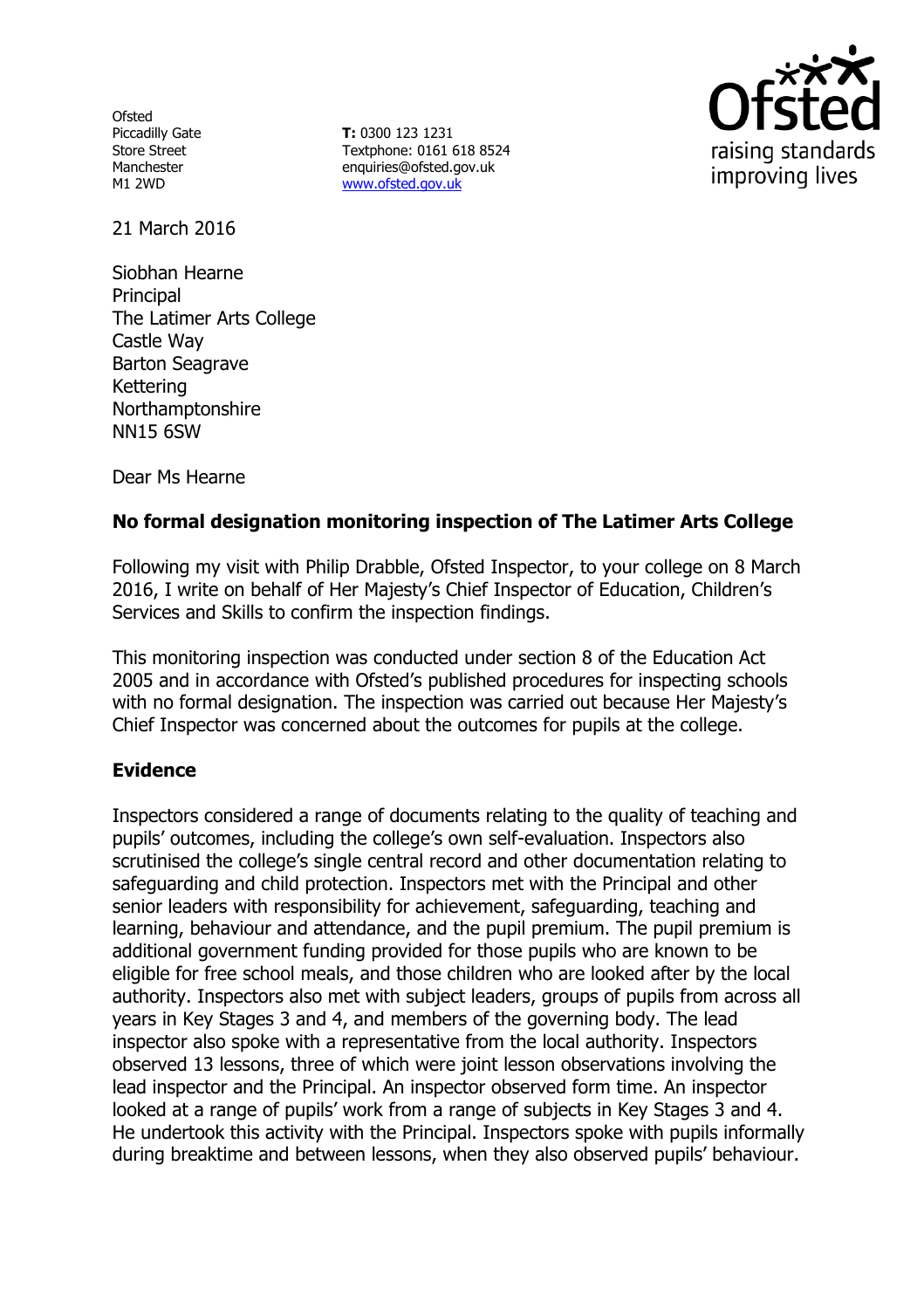

# **Context**

The Latimer Arts College is larger than the average secondary school, with 1,076 pupils and learners on roll. The sixth form is below average in size. The proportion of pupils from minority ethnic groups is below average, as is the proportion of pupils who speak English as an additional language. The proportion of pupils who have special educational needs or disability is below average. However, the proportion of pupils who have an education, health and care (EHC) plan is average. The proportion of pupils who are entitled to free school meals is below average. The proportion of pupils who arrive or leave the college part-way through the academic year is below average. Staffing at the college is now stable. In 2015, a significant number of staff were absent from the college for personal reasons. The college has recruited to vacant posts, although it has a vacant post for a mathematics teacher that it is currently unable to fill appropriately.

The Principal has maintained a sharp focus on ensuring that the college's provision meets the needs of its pupils and enables them to make the progress that they should. She has set high expectations both of her pupils and of her staff. Senior leaders closely monitor the quality of teaching and pupils' outcomes. They take robust action where the quality of teaching or subject leadership is not as high as they expect. Consequently, outcomes for current pupils are improving in those subjects in Key Stage 4 that have not performed highly enough since the last inspection. Outcomes in these subjects are now close to or above national levels.

Senior leaders work closely with governors in developing the college's provision for its pupils. Governors are ambitious for the college and are insistent that the college's provision should meet pupils' needs and prepare them well for the next stage in their education, training or employment. To ensure that their view of the college's effectiveness is correct, governors receive regular information from senior leaders. They also undertake their own activities to ensure that the information they receive is accurate. Consequently, governors have a precise understanding of the college's strengths and its areas for development. Where governors feel that they require more information, they readily challenge senior leaders to provide it. For example, governors have recently insisted that the information they receive regarding how the college spends the pupil premium should be more detailed. Governors have made this request to ensure that their evaluation of the impact of the use of this additional government funding is even sharper still.

Governors do not accept any performance that does not meet their expectations. Where they identify such performance, they expect senior leaders to take swift action. Governors are also keen to secure further improvements in the college's provision for its pupils. For example, they have used their own experience of the world of work to enhance the college's 'Raising Aspirations and Growth Mind-Set' programme. This programme enables pupils from across all years to develop their understanding of enterprise and employment. This helps pupils to prepare more effectively for their next steps in education, training or employment.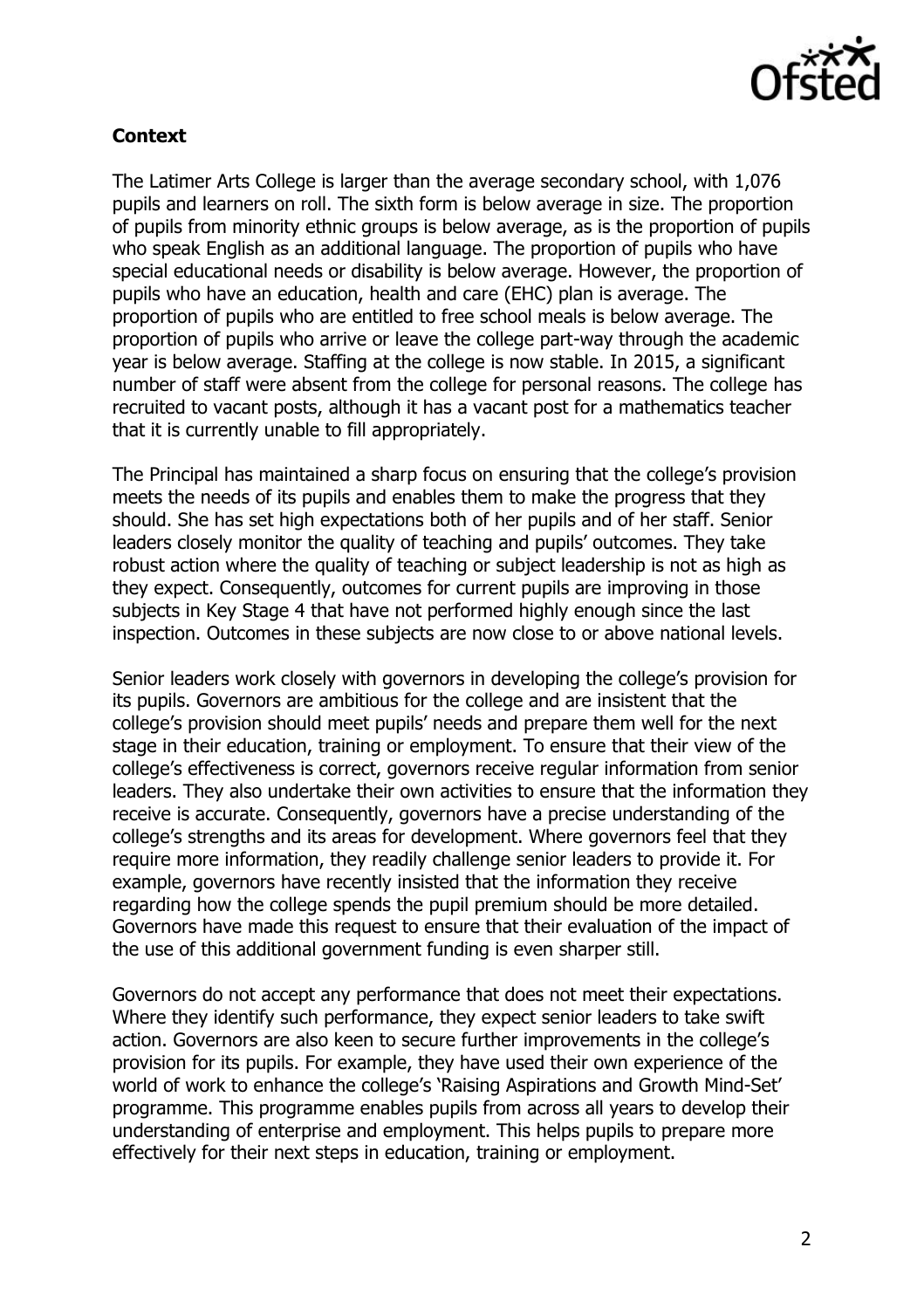

Senior leaders have closely analysed the causes of the decline in outcomes in 2015 and have taken swift and robust action. For example, senior leaders have now resolved the staffing issues that had a significant impact upon the quality of teaching for pupils in the last academic year. Furthermore, senior leaders have reviewed the leadership of those subjects that did not perform highly enough. In so doing, senior leaders have ensured that those subject leaders have the necessary skills to bring about the required improvement. Current performance information indicates that pupils' outcomes in those subjects that performed less well last year have improved this year, particularly in French, religious studies, media studies, information technology and business studies.

Furthermore, senior leaders have reviewed the Key Stage 4 curriculum. Previously, senior leaders and governors had adopted a policy of entering pupils early for some of their GCSE examinations, including GCSE mathematics. Senior leaders and governors adopted this policy in order to provide pupils in Years 10 and 11 with several opportunities to improve their grade. Senior leaders have now ceased this practice for those pupils who are currently in Year 10. Because of this, subject leaders have reviewed the schemes of work to ensure that pupils develop the necessary skills over time to make the progress they should in their GCSE subjects at the end of Year 11. The college's own performance information indicates that higher proportions of Key Stage 4 pupils are likely to make the progress expected of them in their GCSE subjects, particularly in English and mathematics.

As part of this review of the Key Stage 4 curriculum, senior leaders have also reviewed the curriculum that their pupils in Key Stage 3 receive. The purpose of this review has been to ensure that pupils in Key Stage 3 are fully developing their skills, knowledge and understanding in preparation for their Key Stage 4 studies. As part of this curriculum review, senior leaders have adapted their systems for checking on pupils' progress in Key Stage 3. However, this has been a recent development. In some subjects, the system for checking on pupils' progress is currently not precise enough. In these subjects, senior leaders' view of pupils' outcomes is too low and does not match the close monitoring that subject leaders undertake. Senior leaders are working closely with subject leaders to address this issue.

Through the introduction of regular 'standards meetings', senior leaders have increased subject leaders' accountability for the quality of teaching and pupils' outcomes. Standards meetings are meetings at which subject leaders report to senior leaders and governors on the quality of teaching and pupils' outcomes in their subject area. These meetings provide leaders at all levels, including governors, with a regular opportunity to gain a precise view of the performance of each subject area. The meetings enable senior leaders to evaluate the impact of any actions that subject leaders have taken to improve provision. These meetings have also enabled senior leaders to ensure that subjects contribute effectively to achieving wholecollege priorities. For example, subject leaders have recently worked closely with teachers in their subject areas to ensure that lessons offer pupils appropriate challenge. This has been in response to senior leaders raising the issue of challenge in the classroom as a whole-college priority.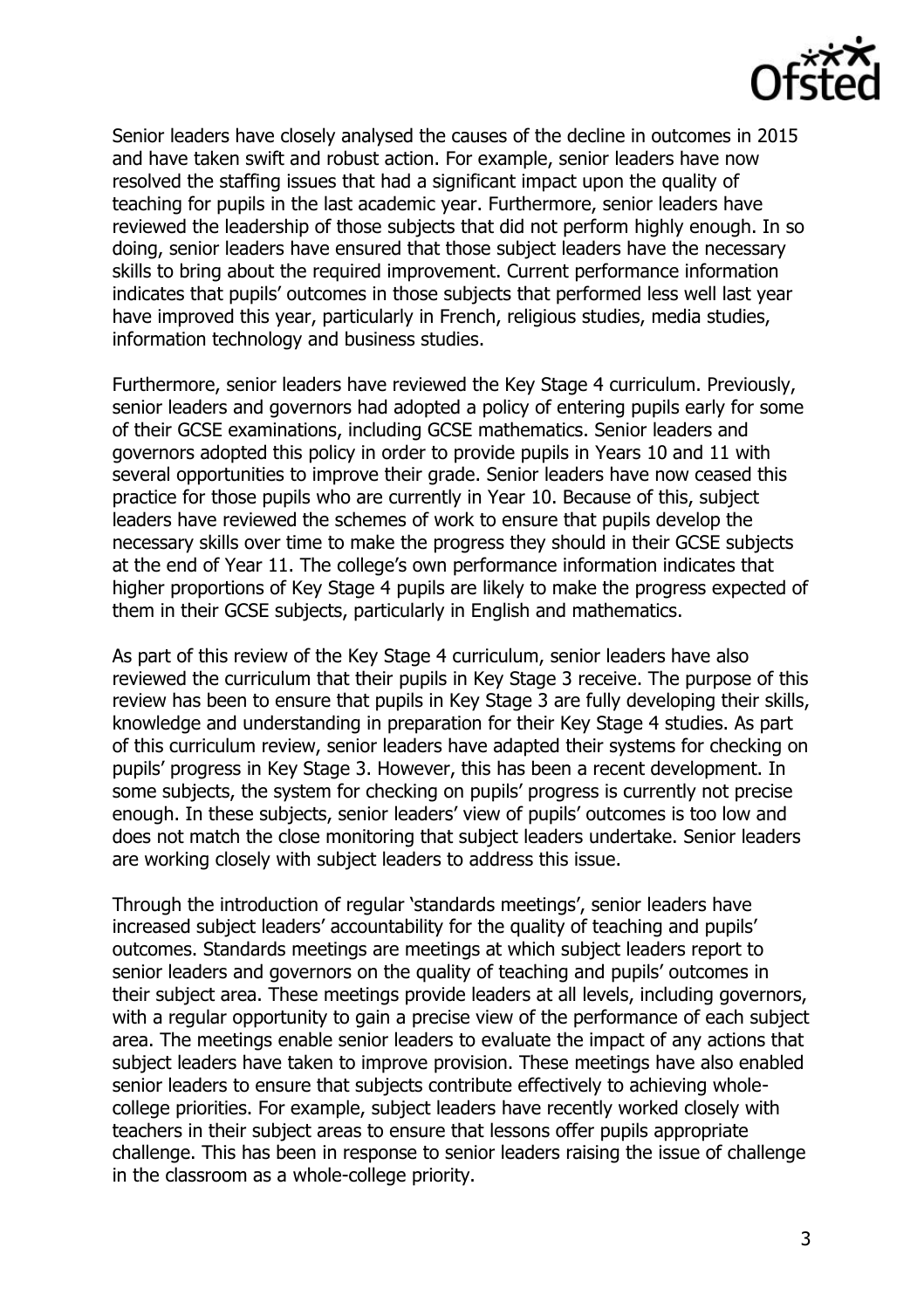

Subject leaders regularly review the progress that pupils are making. Subject leaders have adopted effective procedures to ensure that the performance information that teachers provide is accurate. They closely analyse this information to identify pupils who are falling behind and to provide the support that these pupils need to catch up. Subject leaders regularly review the impact of these interventions to ensure that they are enabling pupils to make rapid enough progress.

The college has robust systems in place for monitoring the quality of teaching. Subject leaders work closely with senior leaders to review the quality of teaching through visiting lessons, checking the quality of pupils' work and speaking with pupils. Where subject leaders identify teachers who are not performing to the level that they expect, they ensure that these teachers receive the necessary support to improve their practice. For example, these teachers are able to work with colleagues whose classroom practice is strong. Senior leaders rightly recognise that they need to make sure that they develop this culture of sharing best practice further.

In those lessons that inspectors observed where learning was most effective, pupils had good relationships with their teachers and demonstrated positive attitudes to their learning. Teachers had good subject knowledge and created activities that engaged pupils' interest, enabling them to make progress in their understanding. In a Year 9 drama lesson, for example, the teacher encouraged pupils to work together to produce a piece of drama. Pupils engaged well with the activity and were able to learn well from each other. Teachers also provided opportunities for pupils to tackle increasingly difficult tasks so that they might further develop their understanding and skills. In a Year 8 mathematics lesson, for example, pupils were able to choose from a range of tasks to develop their skills in calculating percentages. Pupils worked enthusiastically on the tasks, with many choosing to complete a more difficult task once they felt secure in their understanding.

Senior leaders have put into place effective strategies to raise the achievement and attendance of disadvantaged pupils. Senior leaders work closely with those disadvantaged pupils who are regularly absent. These pupils now receive closer support to ensure that they attend more regularly. The proportion of disadvantaged pupils who attend regularly has increased and is now above national levels.

Senior leaders have also ensured that disadvantaged pupils receive the necessary support to ensure that they make rapid progress in their learning. For those who have weak literacy skills, the college has introduced a new programme to develop these skills more effectively. Because of this programme, the pupils who receive this support have made rapid progress in their reading skills. Disadvantaged pupils who are falling behind also receive intervention that is appropriate to their needs. Owing to this, disadvantaged pupils' achievement across the college is improving. For example, the gaps in progress between those pupils who are disadvantaged and other pupils nationally are closing rapidly at GCSE in Years 10 and 11. Furthermore, the college's performance information indicates that gaps in achievement between disadvantaged pupils and their peers in Key Stage 3 are also closing. Senior leaders work closely with governors to review the effectiveness of the intervention they put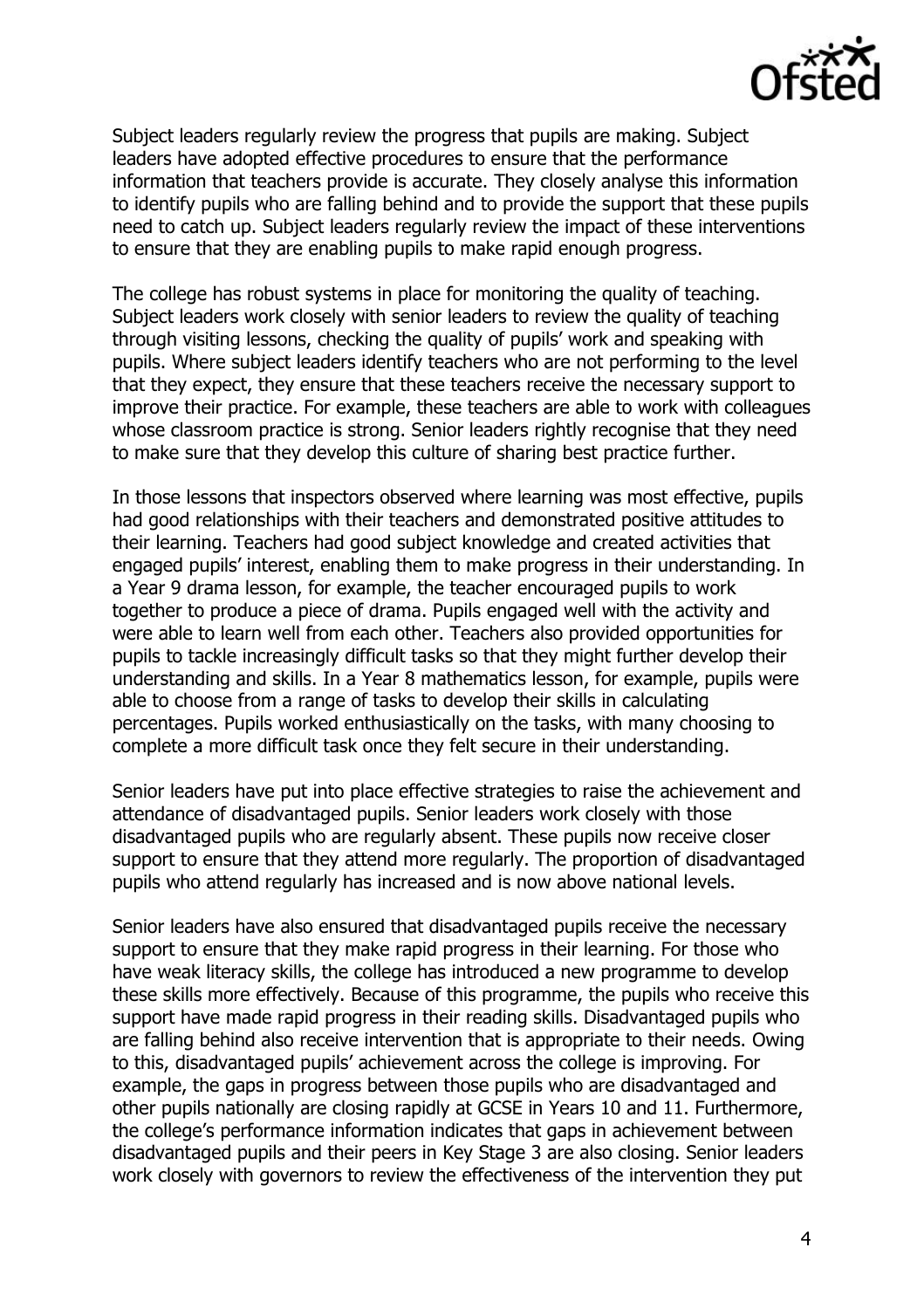

in place using the pupil premium. They do not continue with any interventions that they identify as not being sufficiently effective.

Achievement in the vocational subjects in the sixth form is very good. Learners' outcomes in academic courses, however, reflect some underperformance. Senior leaders have rightly identified this as a priority for the college. They have taken swift action to ensure that teaching is sufficiently effective to enable learners to make better progress, particularly in English language. For example, the college has engaged more closely with a local school to enable teachers to share best practice. Senior leaders have also ensured that learners receive closer support from their tutors so that they make the progress they should. For example, learners now complete a 'Passport to Success'. This allows learners to review their progress at regular intervals and consider how they can develop their skills for the next stage of their education, training or employment. Consequently, learners now receive more focused support from their tutors and teachers. Because of this, learners are more confident in their knowledge, understanding and skills. Furthermore, their preparation for the next step in their education, training or employment is more effective.

#### **External support**

The local authority has worked more closely with the college this year. This has enabled the college to validate its own self-evaluation and review the system by which it checks the progress pupils make in Key Stage 3.

The college works closely with a local school in order to provide a more comprehensive range of opportunities to its learners in the sixth form. This collaboration has also enabled teachers to develop their teaching skills for academic qualifications in the sixth form through sharing best practice with colleagues from the local school.

The college also works with several collaborative groups of schools in order to check the rigour of its own performance information. This has enabled senior leaders and subject leaders to ensure that the performance information that teachers provide on a regular basis is accurate. Working with these schools has also enabled teachers to sharpen their classroom practice through further opportunities to share good practice.